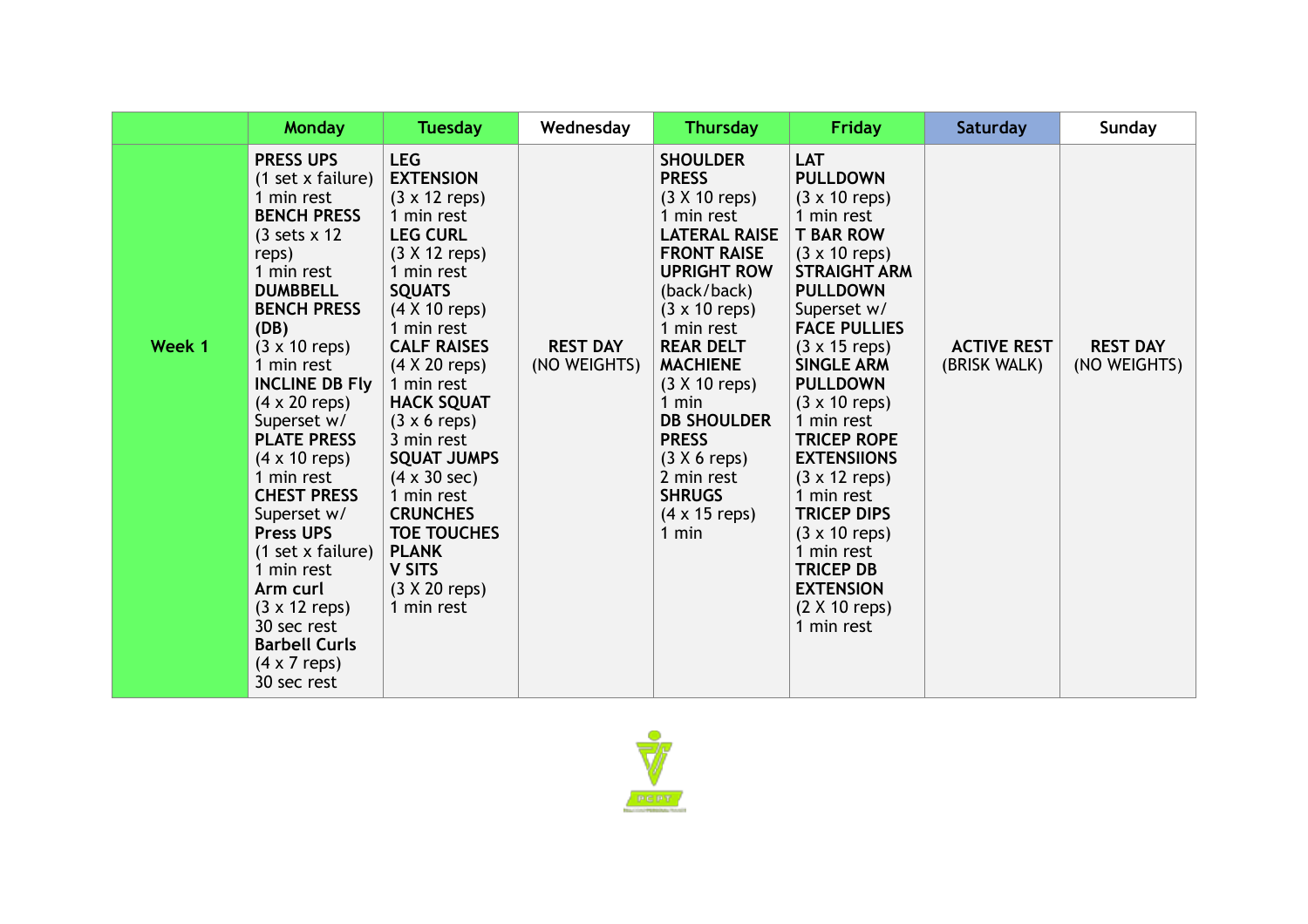|        | <b>Monday</b>                                                                                                                                                                                                                                                                                                                                                                                                                                                                                                                                                                            | <b>Tuesday</b>                                                                                                                                                                                                                                                                                                                                                                                                                                                                                                           | Wednesday                       | <b>Thursday</b>                                                                                                                                                                                                                                                                                                                                                                              | <b>Friday</b>                                                                                                                                                                                                                                                                                                                                                                                                                                                                                                                                                             | Saturday                           | <b>Sunday</b>                   |
|--------|------------------------------------------------------------------------------------------------------------------------------------------------------------------------------------------------------------------------------------------------------------------------------------------------------------------------------------------------------------------------------------------------------------------------------------------------------------------------------------------------------------------------------------------------------------------------------------------|--------------------------------------------------------------------------------------------------------------------------------------------------------------------------------------------------------------------------------------------------------------------------------------------------------------------------------------------------------------------------------------------------------------------------------------------------------------------------------------------------------------------------|---------------------------------|----------------------------------------------------------------------------------------------------------------------------------------------------------------------------------------------------------------------------------------------------------------------------------------------------------------------------------------------------------------------------------------------|---------------------------------------------------------------------------------------------------------------------------------------------------------------------------------------------------------------------------------------------------------------------------------------------------------------------------------------------------------------------------------------------------------------------------------------------------------------------------------------------------------------------------------------------------------------------------|------------------------------------|---------------------------------|
| Week 2 | <b>PRESS UPS</b><br>(1 set x failure)<br>1 min rest<br><b>BENCH PRESS</b><br>$(3 \text{ sets} \times 12)$<br>reps)<br>1 min rest<br><b>DUMBBELL</b><br><b>BENCH PRESS</b><br>(DB)<br>$(3 \times 10 \text{ reps})$<br>1 min rest<br><b>INCLINE DB Fly</b><br>$(4 \times 20$ reps)<br>Superset w/<br><b>PLATE PRESS</b><br>$(4 \times 10$ reps)<br>1 min rest<br><b>CHEST PRESS</b><br>Superset w/<br><b>Press UPS</b><br>(1 set x failure)<br>1 min rest<br>Arm curl<br>$(3 \times 12 \text{ reps})$<br>30 sec rest<br><b>Barbell Curls</b><br>$(4 \times 7 \text{ reps})$<br>30 sec rest | <b>LEG</b><br><b>EXTENSION</b><br>$(3 \times 12 \text{ reps})$<br>1 min rest<br><b>LEG CURL</b><br>$(3 \times 12 \text{ reps})$<br>1 min rest<br><b>SQUATS</b><br>$(4 \times 10 \text{ reps})$<br>1 min rest<br><b>CALF RAISES</b><br>$(4 \times 20$ reps)<br>1 min rest<br><b>HACK SQUAT</b><br>$(3 \times 6 \text{ reps})$<br>3 min rest<br><b>SQUAT JUMPS</b><br>$(4 \times 30 \text{ sec})$<br>1 min rest<br><b>CRUNCHES</b><br><b>TOE TOUCHES</b><br><b>PLANK</b><br><b>V SITS</b><br>$(3 X 20$ reps)<br>1 min rest | <b>REST DAY</b><br>(NO WEIGHTS) | <b>SHOULDER</b><br><b>PRESS</b><br>$(3 X 10$ reps)<br>1 min rest<br><b>LATERAL RAISE</b><br><b>FRONT RAISE</b><br><b>UPRIGHT ROW</b><br>(back/back)<br>$(3 \times 10 \text{ reps})$<br>1 min rest<br><b>REAR DELT</b><br><b>MACHIENE</b><br>$(3 X 10$ reps)<br>1 min<br><b>DB SHOULDER</b><br><b>PRESS</b><br>$(3 X 6$ reps)<br>2 min rest<br><b>SHRUGS</b><br>$(4 \times 15$ reps)<br>1 min | <b>LAT</b><br><b>PULLDOWN</b><br>$(3 \times 10 \text{ reps})$<br>1 min rest<br><b>T BAR ROW</b><br>$(3 \times 10$ reps)<br><b>STRAIGHT ARM</b><br><b>PULLDOWN</b><br>Superset w/<br><b>FACE PULLIES</b><br>$(3 \times 15$ reps)<br><b>SINGLE ARM</b><br><b>PULLDOWN</b><br>$(3 \times 10 \text{ reps})$<br>1 min rest<br><b>TRICEP ROPE</b><br><b>EXTENSIIONS</b><br>$(3 \times 12 \text{ reps})$<br>1 min rest<br><b>TRICEP DIPS</b><br>$(3 \times 10 \text{ reps})$<br>1 min rest<br><b>TRICEP DB</b><br><b>EXTENSION</b><br>$(2 \times 10 \text{ reps})$<br>1 min rest | <b>ACTIVE REST</b><br>(BRISK WALK) | <b>REST DAY</b><br>(NO WEIGHTS) |

|  |  | Monday | Tuesday | Wednesday | Thursday | Friday | Saturday | Sunday |
|--|--|--------|---------|-----------|----------|--------|----------|--------|
|--|--|--------|---------|-----------|----------|--------|----------|--------|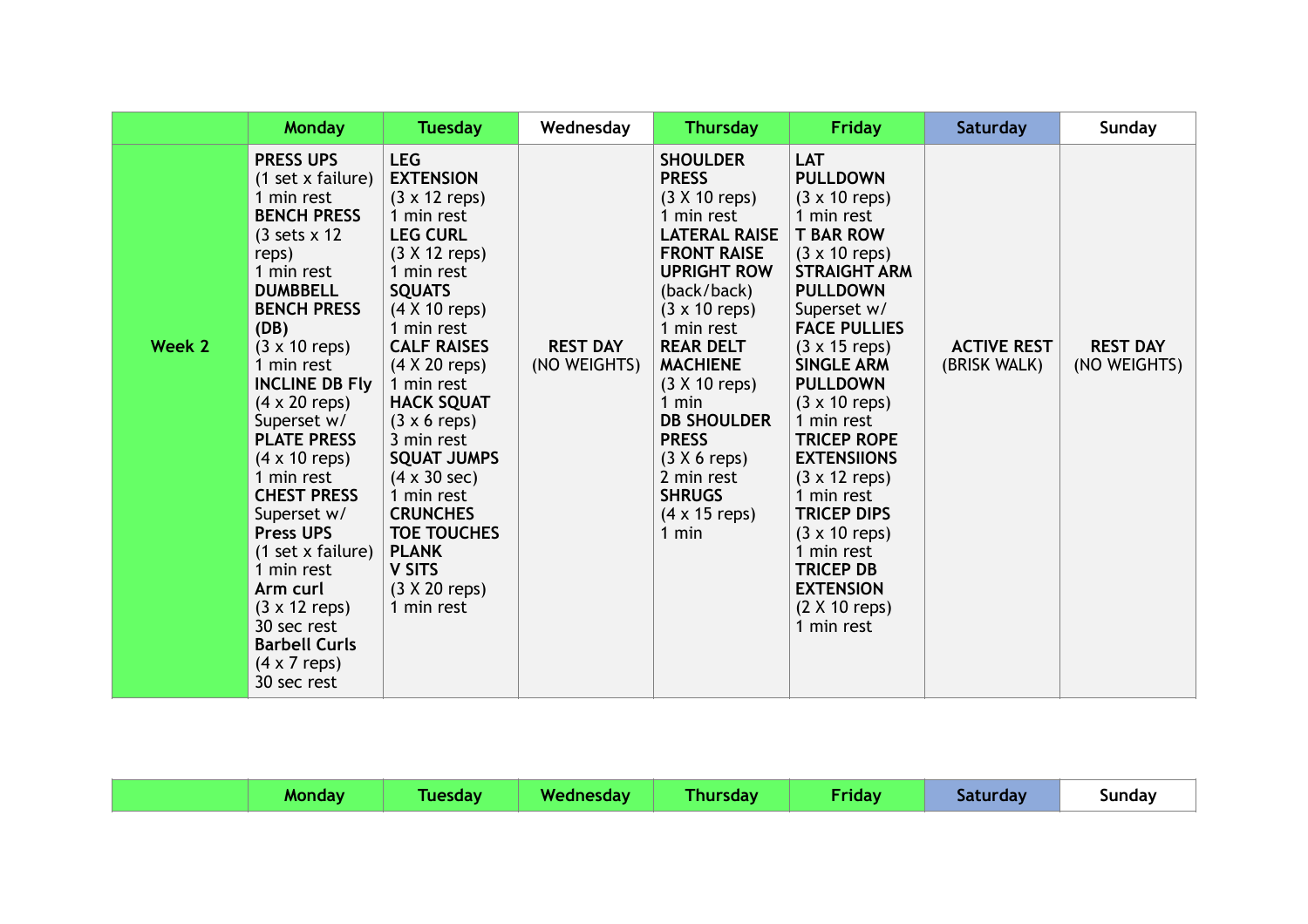| Week 3 | <b>PRESS UPS</b><br>(1 set x AMRAP)<br>45 sec rest<br><b>BENCH PRESS</b><br>$(3 \text{ sets} \times 12)$<br>reps)<br>45 sec rest<br><b>DUMBBELL</b><br><b>BENCH PRESS</b><br>(DB)<br>$(3 \times 10 \text{ reps})$<br>45 sec rest<br><b>INCLINE DB Fly</b><br>$(4 \times 20$ reps)<br>Superset w/<br><b>PLATE PRESS</b><br>$(4 \times 10$ reps)<br>1 min rest<br><b>CHEST PRESS</b><br>Superset w/<br><b>Press UPS</b><br>(1 set x AMRAP)<br>1 min rest<br>Arm curl<br>$(3 \times 12 \text{ reps})$<br>30 sec rest<br><b>Barbell Curls</b><br>$(4 \times 7 \text{ reps})$<br>30 sec rest<br><b>CABLE CURLS</b><br>$(3 \times 10 \text{ reps})$ | <b>LEG</b><br><b>EXTENSION</b><br>$(3 \times 12 \text{ reps})$<br>45 sec rest<br><b>LEG CURL</b><br>$(3 X 12$ reps)<br>45 sec rest<br><b>SQUATS</b><br>$(4 \times 10$ reps)<br>45 sec rest<br><b>CALF RAISES</b><br>$(4 \times 20$ reps)<br>30 sec rest<br><b>HACK SQUAT</b><br>$(3 \times 6 \text{ reps})$<br>2 min rest<br><b>SQUAT JUMPS</b><br>$(4 \times 30 \text{ sec})$<br>45 sec rest<br><b>CRUNCHES</b><br><b>TOE TOUCHES</b><br><b>PLANK</b><br><b>V SITS</b><br>$(3 \times 20 \text{ reps})$<br>1 min rest<br><b>JACK KIVES</b><br>$(3 \times 20$ reps)<br>45 sec rest | <b>ASSISTED</b><br><b>PULLUP</b><br>$(3 \times 10 \text{ reps})$<br>45 sec rest<br><b>ASSISTED DIPS</b><br>$(3 \times 10 \text{ reps})$<br>45 sec rest<br><b>SLED RUNS</b><br>$(2 \times 4 \text{ runs})$<br>20kg)<br>1 min rest<br><b>BATTLE ROPES</b><br>$(3 \times 30 \text{ sec})$<br>30 sec rest<br>10 MIN STRADY<br><b>STATE CARDIO</b><br>(equipment of<br>your choice) | <b>SHOULDER</b><br><b>PRESS</b><br>$(3 X 10$ reps)<br>1 min rest<br><b>LATERAL RAISE</b><br><b>FRONT RAISE</b><br><b>UPRIGHT ROW</b><br>(back/back)<br>$(3 \times 10 \text{ reps})$<br>45 sec rest<br><b>REAR DELT</b><br><b>MACHIENE</b><br>$(3 X 10$ reps)<br>45 sec<br><b>DB SHOULDER</b><br><b>PRESS</b><br>$(3 X 6$ reps)<br>2 min rest<br><b>SHRUGS</b><br>$(4 \times 15$ reps)<br>45 sec<br><b>CABLE FRONT</b><br><b>RAISES</b><br>$(3 \times 12 \text{ reps})$<br>45 sec rest | LAT<br><b>PULLDOWN</b><br>$(3 \times 10 \text{ reps})$<br>1 min rest<br><b>T BAR ROW</b><br>$(3 \times 10$ reps)<br><b>STRAIGHT ARM</b><br><b>PULLDOWN</b><br>Superset w/<br><b>FACE PULLIES</b><br>$(3 \times 15 \text{ reps})$<br>45 sec rest<br><b>SINGLE ARM</b><br><b>PULLDOWN</b><br>$(3 \times 10$ reps)<br>45 sec rest<br><b>TRICEP ROPE</b><br><b>EXTENSIIONS</b><br>$(3 \times 12 \text{ reps})$<br>45 sec rest<br><b>TRICEP DIPS</b><br>$(3 \times 10 \text{ reps})$<br>1 min rest<br><b>TRICEP DB</b><br><b>EXTENSION</b><br>$(2 \times 10$ reps)<br>1 min rest | <b>ACTIVE REST</b><br>(BRISK WALK) | <b>REST DAY</b><br>(NO WEIGHTS) |
|--------|-----------------------------------------------------------------------------------------------------------------------------------------------------------------------------------------------------------------------------------------------------------------------------------------------------------------------------------------------------------------------------------------------------------------------------------------------------------------------------------------------------------------------------------------------------------------------------------------------------------------------------------------------|-----------------------------------------------------------------------------------------------------------------------------------------------------------------------------------------------------------------------------------------------------------------------------------------------------------------------------------------------------------------------------------------------------------------------------------------------------------------------------------------------------------------------------------------------------------------------------------|--------------------------------------------------------------------------------------------------------------------------------------------------------------------------------------------------------------------------------------------------------------------------------------------------------------------------------------------------------------------------------|---------------------------------------------------------------------------------------------------------------------------------------------------------------------------------------------------------------------------------------------------------------------------------------------------------------------------------------------------------------------------------------------------------------------------------------------------------------------------------------|-----------------------------------------------------------------------------------------------------------------------------------------------------------------------------------------------------------------------------------------------------------------------------------------------------------------------------------------------------------------------------------------------------------------------------------------------------------------------------------------------------------------------------------------------------------------------------|------------------------------------|---------------------------------|
|        | 45 sec rest                                                                                                                                                                                                                                                                                                                                                                                                                                                                                                                                                                                                                                   |                                                                                                                                                                                                                                                                                                                                                                                                                                                                                                                                                                                   |                                                                                                                                                                                                                                                                                                                                                                                |                                                                                                                                                                                                                                                                                                                                                                                                                                                                                       |                                                                                                                                                                                                                                                                                                                                                                                                                                                                                                                                                                             |                                    |                                 |

|--|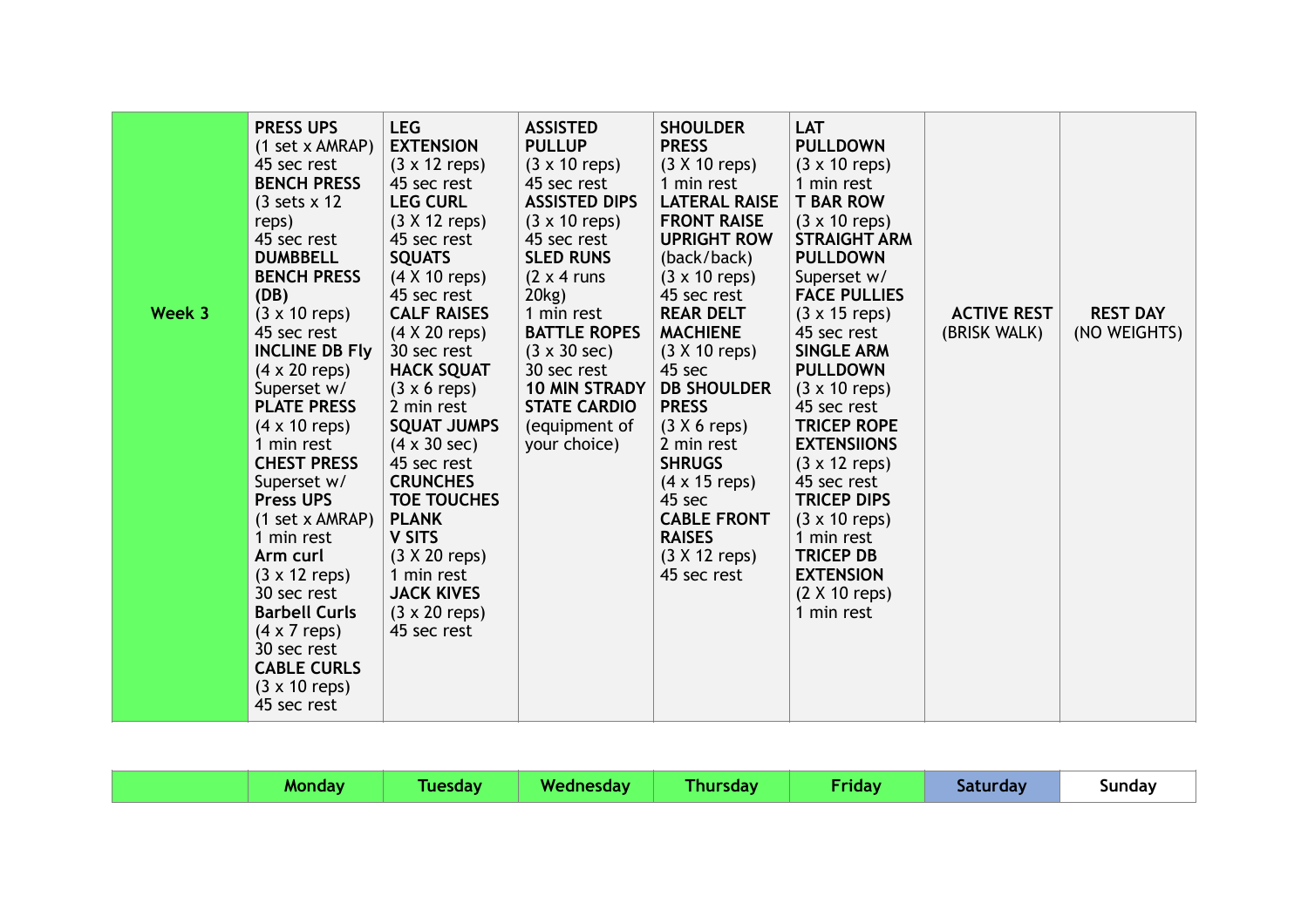| <b>TRICEP DB</b><br>$(3 \times 20 \text{ reps})$<br>$(3 \times 12 \text{ reps})$<br>Arm curl<br>1 min rest<br>45 sec rest<br><b>EXTENSION</b><br>$(3 \times 12 \text{ reps})$<br>30 sec rest<br><b>JACK KIVES</b><br>$(2 \times 10$ reps)<br><b>Barbell Curls</b><br>$(3 \times 20$ reps)<br>1 min rest<br>45 sec rest<br>$(4 \times 7 \text{ reps})$<br>30 sec rest<br><b>CABLE CURLS</b><br>$(3 \times 10 \text{ reps})$<br>45 sec rest | Week 4 | <b>PRESS UPS</b><br>(1 set x AMRAP)<br>45 sec rest<br><b>BENCH PRESS</b><br>$(3 \text{ sets} \times 12)$<br>reps)<br>45 sec rest<br><b>DUMBBELL</b><br><b>BENCH PRESS</b><br>(DB)<br>$(3 \times 10 \text{ reps})$<br>45 sec rest<br><b>INCLINE DB Fly</b><br>$(4 \times 20$ reps)<br>Superset w/<br><b>PLATE PRESS</b><br>$(4 \times 10$ reps)<br>1 min rest<br><b>CHEST PRESS</b><br>Superset w/<br><b>Press UPS</b><br>(1 set x AMRAP)<br>1 min rest | <b>LEG</b><br><b>EXTENSION</b><br>$(3 \times 12 \text{ reps})$<br>45 sec rest<br><b>LEG CURL</b><br>$(3 X 12$ reps)<br>45 sec rest<br><b>SQUATS</b><br>$(4 \times 10$ reps)<br>45 sec rest<br><b>CALF RAISES</b><br>$(4 \times 20$ reps)<br>30 sec rest<br><b>HACK SQUAT</b><br>$(3 \times 6 \text{ reps})$<br>2 min rest<br><b>SQUAT JUMPS</b><br>$(4 \times 30 \text{ sec})$<br>45 sec rest<br><b>CRUNCHES</b><br><b>TOE TOUCHES</b><br><b>PLANK</b><br><b>V SITS</b> | <b>ASSISTED</b><br><b>PULLUP</b><br>$(3 \times 10 \text{ reps})$<br>45 sec rest<br><b>ASSISTED DIPS</b><br>$(3 \times 10 \text{ reps})$<br>45 sec rest<br><b>SLED RUNS</b><br>$(2 \times 4 \text{ runs})$<br>20kg)<br>1 min rest<br><b>BATTLE ROPES</b><br>$(3 \times 30 \text{ sec})$<br>30 sec rest<br>10 MIN STRADY<br><b>STATE CARDIO</b><br>(equipment of<br>your choice) | <b>SHOULDER</b><br><b>PRESS</b><br>$(3 X 10$ reps)<br>1 min rest<br><b>LATERAL RAISE</b><br><b>FRONT RAISE</b><br><b>UPRIGHT ROW</b><br>(back/back)<br>$(3 \times 10 \text{ reps})$<br>45 sec rest<br><b>REAR DELT</b><br><b>MACHIENE</b><br>$(3 X 10$ reps)<br>45 sec<br><b>DB SHOULDER</b><br><b>PRESS</b><br>$(3 X 6$ reps)<br>2 min rest<br><b>SHRUGS</b><br>$(4 \times 15$ reps)<br>45 sec<br><b>CABLE FRONT</b><br><b>RAISES</b> | LAT<br><b>PULLDOWN</b><br>$(3 \times 10 \text{ reps})$<br>1 min rest<br><b>T BAR ROW</b><br>$(3 \times 10$ reps)<br><b>STRAIGHT ARM</b><br><b>PULLDOWN</b><br>Superset w/<br><b>FACE PULLIES</b><br>$(3 \times 15 \text{ reps})$<br>45 sec rest<br><b>SINGLE ARM</b><br><b>PULLDOWN</b><br>$(3 \times 10$ reps)<br>45 sec rest<br><b>TRICEP ROPE</b><br><b>EXTENSIIONS</b><br>$(3 \times 12 \text{ reps})$<br>45 sec rest<br><b>TRICEP DIPS</b><br>$(3 \times 10 \text{ reps})$<br>1 min rest | <b>ACTIVE REST</b><br>(BRISK WALK) | <b>REST DAY</b><br>(NO WEIGHTS) |
|-------------------------------------------------------------------------------------------------------------------------------------------------------------------------------------------------------------------------------------------------------------------------------------------------------------------------------------------------------------------------------------------------------------------------------------------|--------|--------------------------------------------------------------------------------------------------------------------------------------------------------------------------------------------------------------------------------------------------------------------------------------------------------------------------------------------------------------------------------------------------------------------------------------------------------|-------------------------------------------------------------------------------------------------------------------------------------------------------------------------------------------------------------------------------------------------------------------------------------------------------------------------------------------------------------------------------------------------------------------------------------------------------------------------|--------------------------------------------------------------------------------------------------------------------------------------------------------------------------------------------------------------------------------------------------------------------------------------------------------------------------------------------------------------------------------|----------------------------------------------------------------------------------------------------------------------------------------------------------------------------------------------------------------------------------------------------------------------------------------------------------------------------------------------------------------------------------------------------------------------------------------|-----------------------------------------------------------------------------------------------------------------------------------------------------------------------------------------------------------------------------------------------------------------------------------------------------------------------------------------------------------------------------------------------------------------------------------------------------------------------------------------------|------------------------------------|---------------------------------|
|-------------------------------------------------------------------------------------------------------------------------------------------------------------------------------------------------------------------------------------------------------------------------------------------------------------------------------------------------------------------------------------------------------------------------------------------|--------|--------------------------------------------------------------------------------------------------------------------------------------------------------------------------------------------------------------------------------------------------------------------------------------------------------------------------------------------------------------------------------------------------------------------------------------------------------|-------------------------------------------------------------------------------------------------------------------------------------------------------------------------------------------------------------------------------------------------------------------------------------------------------------------------------------------------------------------------------------------------------------------------------------------------------------------------|--------------------------------------------------------------------------------------------------------------------------------------------------------------------------------------------------------------------------------------------------------------------------------------------------------------------------------------------------------------------------------|----------------------------------------------------------------------------------------------------------------------------------------------------------------------------------------------------------------------------------------------------------------------------------------------------------------------------------------------------------------------------------------------------------------------------------------|-----------------------------------------------------------------------------------------------------------------------------------------------------------------------------------------------------------------------------------------------------------------------------------------------------------------------------------------------------------------------------------------------------------------------------------------------------------------------------------------------|------------------------------------|---------------------------------|

| / Wednesday<br>Thursday<br>Friday<br>Sunday<br><b>Tuesday</b><br>Saturday<br><b>Monday</b> |  |
|--------------------------------------------------------------------------------------------|--|
|--------------------------------------------------------------------------------------------|--|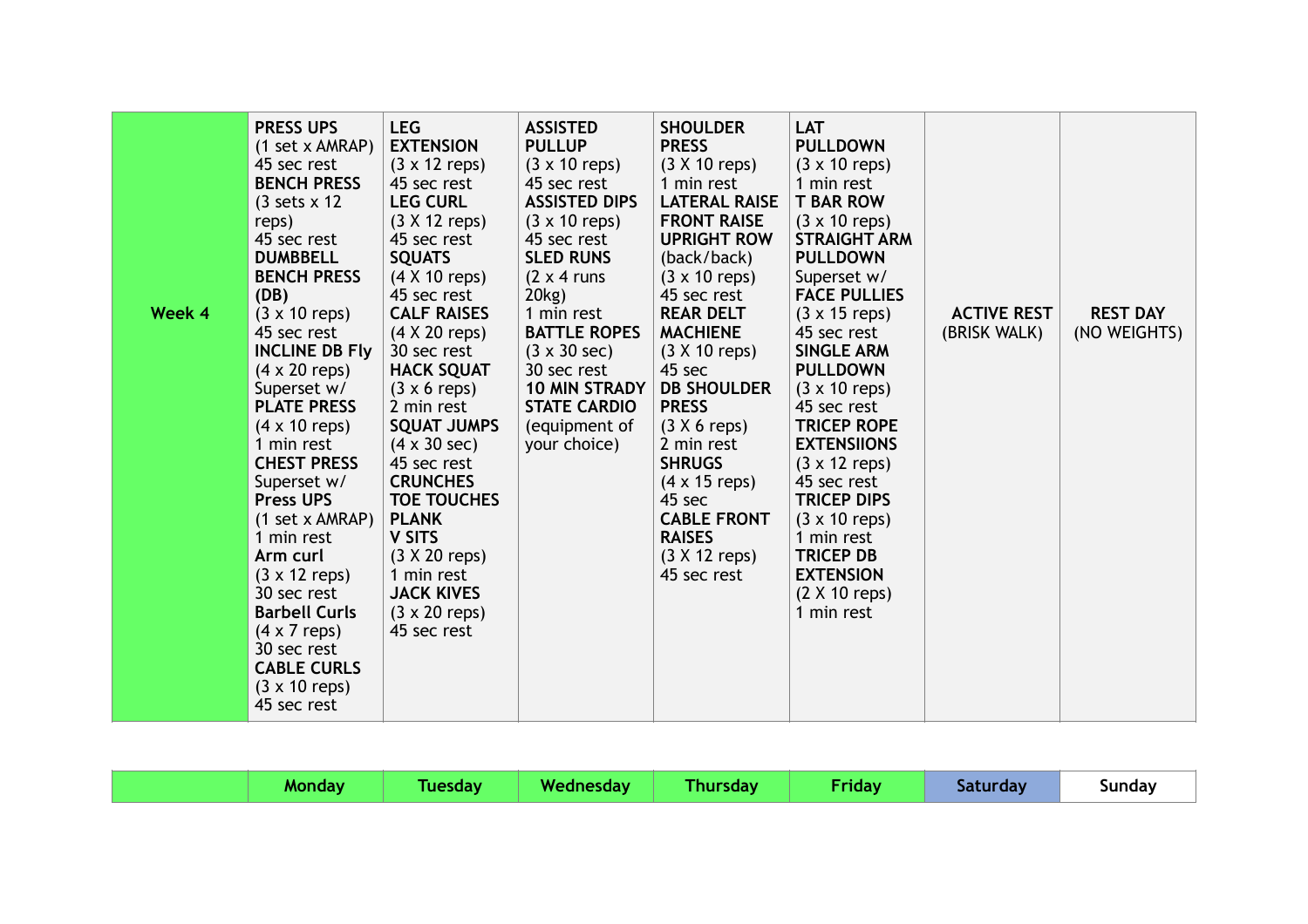| Week 5 | <b>PRESS UPS</b><br>(1 set x AMRAP)<br>30 sec rest<br><b>BENCH PRESS</b><br>$(3 \text{ sets} \times 12)$<br>reps)<br>30 sec rest<br><b>DUMBBELL</b><br><b>BENCH PRESS</b><br>(DB)<br>$(3 \times 10 \text{ reps})$                                                                                                                                                                                                                 | <b>LEG</b><br><b>EXTENSION</b><br>$(3 \times 12 \text{ reps})$<br>30 sec rest<br><b>LEG CURL</b><br>$(3 X 12$ reps)<br>30 sec rest<br><b>SQUATS</b><br>$(4 \times 10$ reps)<br>45 sec rest<br><b>CALF RAISES</b>                                                                                                                                                                                                  | <b>ASSISTED</b><br><b>PULLUP</b><br>$(3 \times 10 \text{ reps})$<br>45 sec rest<br><b>ASSISTED DIPS</b><br>$(3 \times 10 \text{ reps})$<br>45 sec rest<br><b>PRESS UPS</b><br>$(1 \times AMRAP)$<br><b>SLED RUNS</b><br>$(2 \times 4 \text{ runs})$ | <b>SHOULDER</b><br><b>PRESS</b><br>$(3 X 10$ reps)<br>1 min rest<br><b>LATERAL RAISE</b><br><b>FRONT RAISE</b><br><b>UPRIGHT ROW</b><br>(back/back)<br>$(3 \times 10 \text{ reps})$<br>30 sec rest<br><b>REAR DELT</b>                         | <b>LAT</b><br><b>PULLDOWN</b><br>$(3 \times 10 \text{ reps})$<br>1 min rest<br><b>T BAR ROW</b><br>$(3 \times 10 \text{ reps})$<br><b>STRAIGHT ARM</b><br><b>PULLDOWN</b><br>Superset w/<br><b>FACE PULLIES</b><br>$(3 \times 15$ reps)                                                                                                 | <b>ACTIVE REST</b> | <b>REST DAY</b> |
|--------|-----------------------------------------------------------------------------------------------------------------------------------------------------------------------------------------------------------------------------------------------------------------------------------------------------------------------------------------------------------------------------------------------------------------------------------|-------------------------------------------------------------------------------------------------------------------------------------------------------------------------------------------------------------------------------------------------------------------------------------------------------------------------------------------------------------------------------------------------------------------|-----------------------------------------------------------------------------------------------------------------------------------------------------------------------------------------------------------------------------------------------------|------------------------------------------------------------------------------------------------------------------------------------------------------------------------------------------------------------------------------------------------|-----------------------------------------------------------------------------------------------------------------------------------------------------------------------------------------------------------------------------------------------------------------------------------------------------------------------------------------|--------------------|-----------------|
|        | 30 sec rest<br><b>INCLINE DB Fly</b><br>$(4 \times 20$ reps)<br>Superset w/<br><b>PLATE PRESS</b><br>$(4 \times 10$ reps)<br>45 sec rest<br><b>CHEST PRESS</b><br>Superset w/<br><b>Press UPS</b><br>(1 set x AMRAP)<br>30 sec rest<br>Arm curl<br>$(3 \times 12 \text{ reps})$<br>30 sec rest<br><b>Barbell Curls</b><br>$(4 \times 7$ reps)<br>30 sec rest<br><b>CABLE CURLS</b><br>$(3 \times 10 \text{ reps})$<br>45 sec rest | $(4 \times 20$ reps)<br>30 sec rest<br><b>HACK SQUAT</b><br>$(3 \times 6 \text{ reps})$<br>2 min rest<br><b>SQUAT JUMPS</b><br>$(4 \times 30 \text{ sec})$<br>30 sec rest<br><b>CRUNCHES</b><br><b>TOE TOUCHES</b><br><b>PLANK</b><br><b>V SITS</b><br>$(3 \times 20$ reps)<br>45 sec rest<br><b>JACK KIVES</b><br>$(3 \times 20$ reps)<br>45 sec rest<br><b>ROLL OUTS</b><br>$(2 \times 10$ reps)<br>30 sec rest | 20kg)<br>1 min rest<br><b>BATTLE ROPES</b><br>$(3 \times 30 \text{ sec})$<br>30 sec rest<br><b>10 MIN STRADY</b><br><b>STATE CARDIO</b><br>(equipment of<br>your choice)                                                                            | <b>MACHIENE</b><br>$(3 X 10$ reps)<br>30 sec<br><b>DB SHOULDER</b><br><b>PRESS</b><br>$(3 X 6$ reps)<br>2 min rest<br><b>SHRUGS</b><br>$(4 \times 15$ reps)<br>45 sec<br><b>CABLE FRONT</b><br><b>RAISES</b><br>$(3 X 12$ reps)<br>45 sec rest | 45 sec rest<br><b>SINGLE ARM</b><br><b>PULLDOWN</b><br>$(3 \times 10$ reps)<br>45 sec rest<br><b>TRICEP ROPE</b><br><b>EXTENSIIONS</b><br>$(3 \times 12 \text{ reps})$<br>45 sec rest<br><b>TRICEP DIPS</b><br>$(3 \times 10 \text{ reps})$<br>1 min rest<br><b>TRICEP DB</b><br><b>EXTENSION</b><br>$(2 \times 10$ reps)<br>1 min rest | (BRISK WALK)       | (NO WEIGHTS)    |

|  | <b>Monday</b> | <b>Example 2 Tuesday   Wednesday  </b> |  | <b>Thursday</b> | <b>Friday</b> | Saturday | Sunday |
|--|---------------|----------------------------------------|--|-----------------|---------------|----------|--------|
|--|---------------|----------------------------------------|--|-----------------|---------------|----------|--------|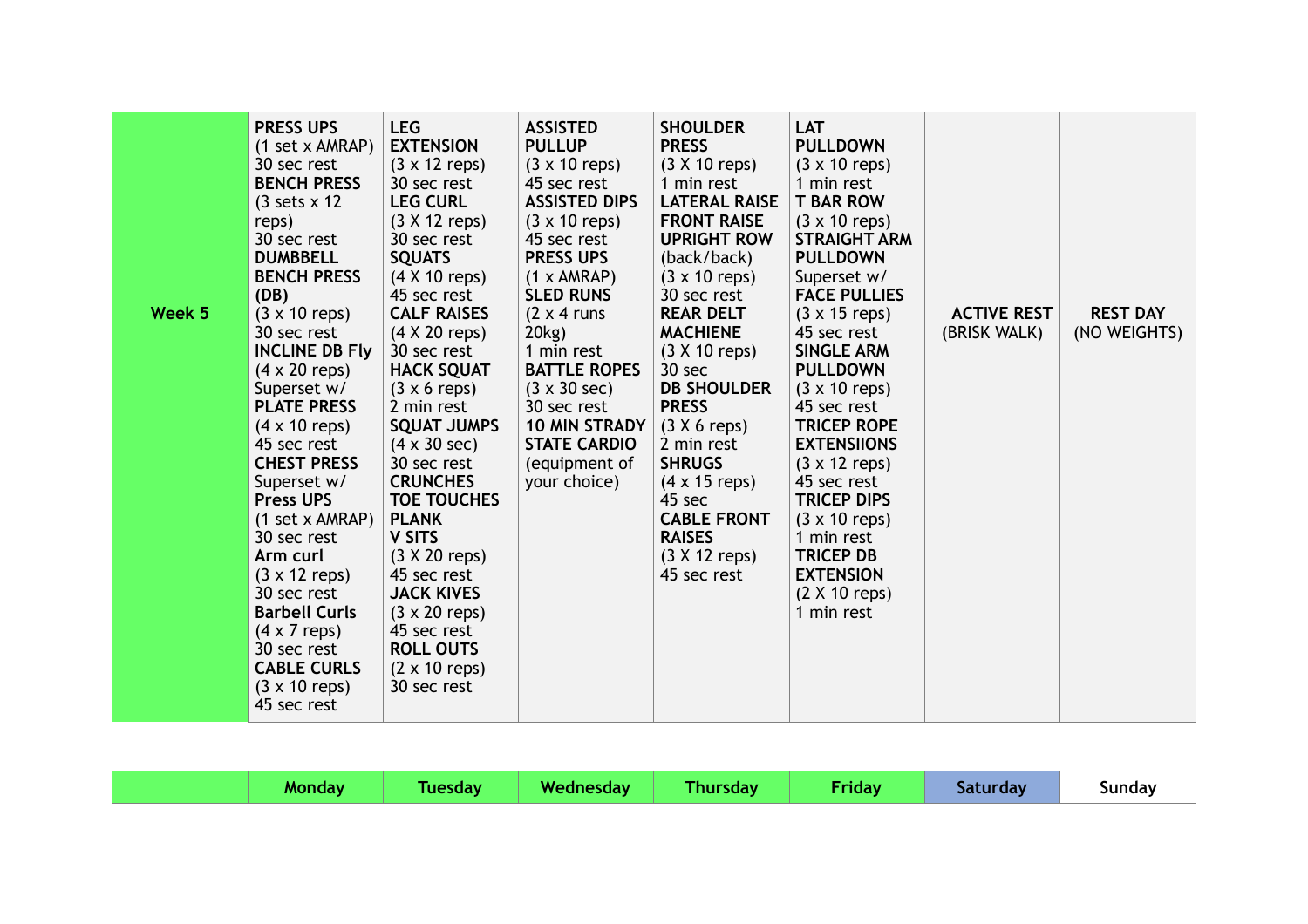| Week 6 | <b>PRESS UPS</b><br>(1 set x AMRAP)<br>30 sec rest<br><b>BENCH PRESS</b><br>$(3 \text{ sets} \times 12)$<br>reps)<br>30 sec rest<br><b>DUMBBELL</b><br><b>BENCH PRESS</b><br>(DB)<br>$(3 \times 10 \text{ reps})$<br>30 sec rest<br><b>INCLINE DB Fly</b><br>$(4 \times 20$ reps)<br>Superset w/<br><b>PLATE PRESS</b><br>$(4 \times 10 \text{ reps})$<br>45 sec rest<br><b>CHEST PRESS</b><br>Superset w/<br><b>Press UPS</b><br>(1 set x AMRAP)<br>30 sec rest<br>Arm curl<br>$(3 \times 12 \text{ reps})$<br>30 sec rest<br><b>Barbell Curls</b><br>$(4 \times 7$ reps)<br>30 sec rest<br><b>CABLE CURLS</b><br>$(3 \times 10 \text{ reps})$<br>45 sec rest | <b>LEG</b><br><b>EXTENSION</b><br>$(3 \times 12 \text{ reps})$<br>30 sec rest<br><b>LEG CURL</b><br>$(3 X 12$ reps)<br>30 sec rest<br><b>SQUATS</b><br>(4 X 10 reps)<br>45 sec rest<br><b>CALF RAISES</b><br>(4 X 20 reps)<br>30 sec rest<br><b>HACK SQUAT</b><br>$(3 \times 6 \text{ reps})$<br>2 min rest<br><b>SQUAT JUMPS</b><br>$(4 \times 30 \text{ sec})$<br>30 sec rest<br><b>CRUNCHES</b><br><b>TOE TOUCHES</b><br><b>PLANK</b><br><b>V SITS</b><br>$(3 X 20$ reps)<br>45 sec rest<br><b>JACK KIVES</b><br>$(3 \times 20$ reps)<br>45 sec rest<br><b>ROLL OUTS</b><br>$(2 \times 10 \text{ reps})$<br>30 sec rest | <b>ASSISTED</b><br><b>PULLUP</b><br>$(3 \times 10 \text{ reps})$<br>45 sec rest<br><b>ASSISTED DIPS</b><br>$(3 \times 10 \text{ reps})$<br>45 sec rest<br><b>PRESS UPS</b><br>$(1 \times AMRAP)$<br><b>SLED RUNS</b><br>$(2 \times 4 \text{ runs})$<br>20kg)<br>1 min rest<br><b>BATTLE ROPES</b><br>$(3 \times 30 \text{ sec})$<br>30 sec rest<br><b>10 MIN STRADY</b><br><b>STATE CARDIO</b><br>(equipment of<br>your choice)<br><b>PLANK</b><br>$(2 \times 30 \text{ sec})$<br>20 sec rest | <b>SHOULDER</b><br><b>PRESS</b><br>$(3 X 10$ reps)<br>1 min rest<br><b>LATERAL RAISE</b><br><b>FRONT RAISE</b><br><b>UPRIGHT ROW</b><br>(back/back)<br>$(3 \times 10 \text{ reps})$<br>30 sec rest<br><b>REAR DELT</b><br><b>MACHIENE</b><br>$(3 X 10$ reps)<br>30 sec<br><b>DB SHOULDER</b><br><b>PRESS</b><br>$(3 X 6$ reps)<br>2 min rest<br><b>SHRUGS</b><br>$(4 \times 15$ reps)<br>30 sec<br><b>CABLE FRONT</b><br><b>RAISES</b><br>$(3 X 12$ reps)<br>30 sec rest | <b>LAT</b><br><b>PULLDOWN</b><br>$(3 \times 10 \text{ reps})$<br>1 min rest<br><b>T BAR ROW</b><br>$(3 \times 10 \text{ reps})$<br><b>STRAIGHT ARM</b><br><b>PULLDOWN</b><br>Superset w/<br><b>FACE PULLIES</b><br>$(3 \times 15 \text{ reps})$<br>45 sec rest<br><b>SINGLE ARM</b><br><b>PULLDOWN</b><br>$(3 \times 10 \text{ reps})$<br>45 sec rest<br><b>TRICEP ROPE</b><br><b>EXTENSIIONS</b><br>$(3 \times 12 \text{ reps})$<br>45 sec rest<br><b>TRICEP DIPS</b><br>$(3 \times 10 \text{ reps})$<br>1 min rest<br><b>TRICEP DB</b><br><b>EXTENSION</b><br>$(2 \times 10$ reps)<br>1 min rest | <b>ACTIVE REST</b><br>(BRISK WALK) | <b>REST DAY</b><br>(NO WEIGHTS) |
|--------|----------------------------------------------------------------------------------------------------------------------------------------------------------------------------------------------------------------------------------------------------------------------------------------------------------------------------------------------------------------------------------------------------------------------------------------------------------------------------------------------------------------------------------------------------------------------------------------------------------------------------------------------------------------|----------------------------------------------------------------------------------------------------------------------------------------------------------------------------------------------------------------------------------------------------------------------------------------------------------------------------------------------------------------------------------------------------------------------------------------------------------------------------------------------------------------------------------------------------------------------------------------------------------------------------|-----------------------------------------------------------------------------------------------------------------------------------------------------------------------------------------------------------------------------------------------------------------------------------------------------------------------------------------------------------------------------------------------------------------------------------------------------------------------------------------------|--------------------------------------------------------------------------------------------------------------------------------------------------------------------------------------------------------------------------------------------------------------------------------------------------------------------------------------------------------------------------------------------------------------------------------------------------------------------------|----------------------------------------------------------------------------------------------------------------------------------------------------------------------------------------------------------------------------------------------------------------------------------------------------------------------------------------------------------------------------------------------------------------------------------------------------------------------------------------------------------------------------------------------------------------------------------------------------|------------------------------------|---------------------------------|
|--------|----------------------------------------------------------------------------------------------------------------------------------------------------------------------------------------------------------------------------------------------------------------------------------------------------------------------------------------------------------------------------------------------------------------------------------------------------------------------------------------------------------------------------------------------------------------------------------------------------------------------------------------------------------------|----------------------------------------------------------------------------------------------------------------------------------------------------------------------------------------------------------------------------------------------------------------------------------------------------------------------------------------------------------------------------------------------------------------------------------------------------------------------------------------------------------------------------------------------------------------------------------------------------------------------------|-----------------------------------------------------------------------------------------------------------------------------------------------------------------------------------------------------------------------------------------------------------------------------------------------------------------------------------------------------------------------------------------------------------------------------------------------------------------------------------------------|--------------------------------------------------------------------------------------------------------------------------------------------------------------------------------------------------------------------------------------------------------------------------------------------------------------------------------------------------------------------------------------------------------------------------------------------------------------------------|----------------------------------------------------------------------------------------------------------------------------------------------------------------------------------------------------------------------------------------------------------------------------------------------------------------------------------------------------------------------------------------------------------------------------------------------------------------------------------------------------------------------------------------------------------------------------------------------------|------------------------------------|---------------------------------|

**Every session** should be started with a **warm up** which should last **approximately 10 min**. This can be done on any piece of cardio equipment of your choice, however I would recommend the **rower** as this targets all your major muscle groups and builds your **heart rate**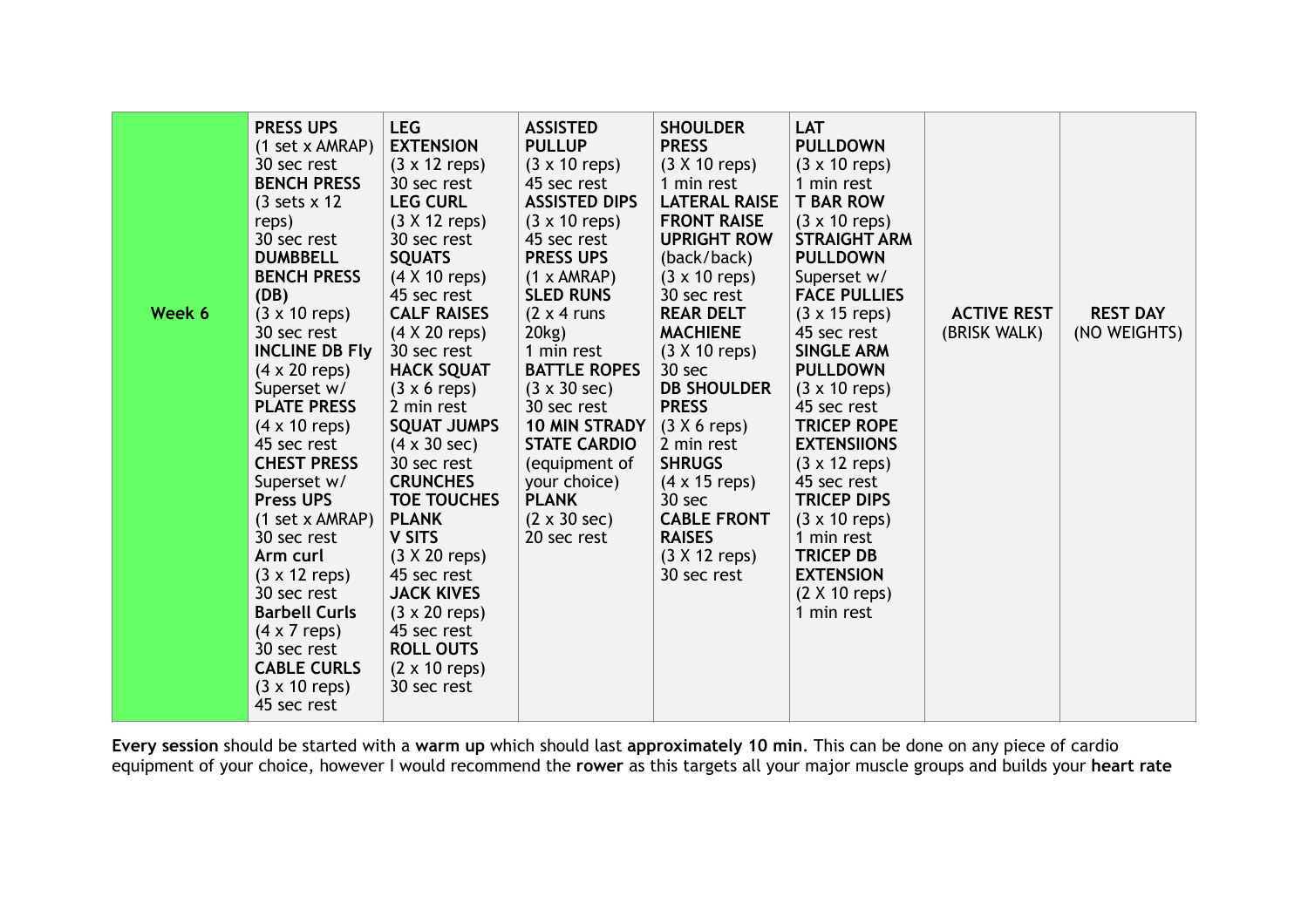**up** to a suitable standard to par take in physical activity. This applies to a cool down which should last the same length and use this to reduce your heart rate.

AMRAP – As many reps as possible

You want to be working at about 60 – 70 % of 1RM (1 rep max) weeks 1- 3 and then increase the intensity to 70 – 80% on weeks 3-6

Drink 2-3 litres of water per day and stay hydrated.

This plan is focused on weight training and cardio should be in addition to this training plan.

**Dynamic Warm up Stretches**